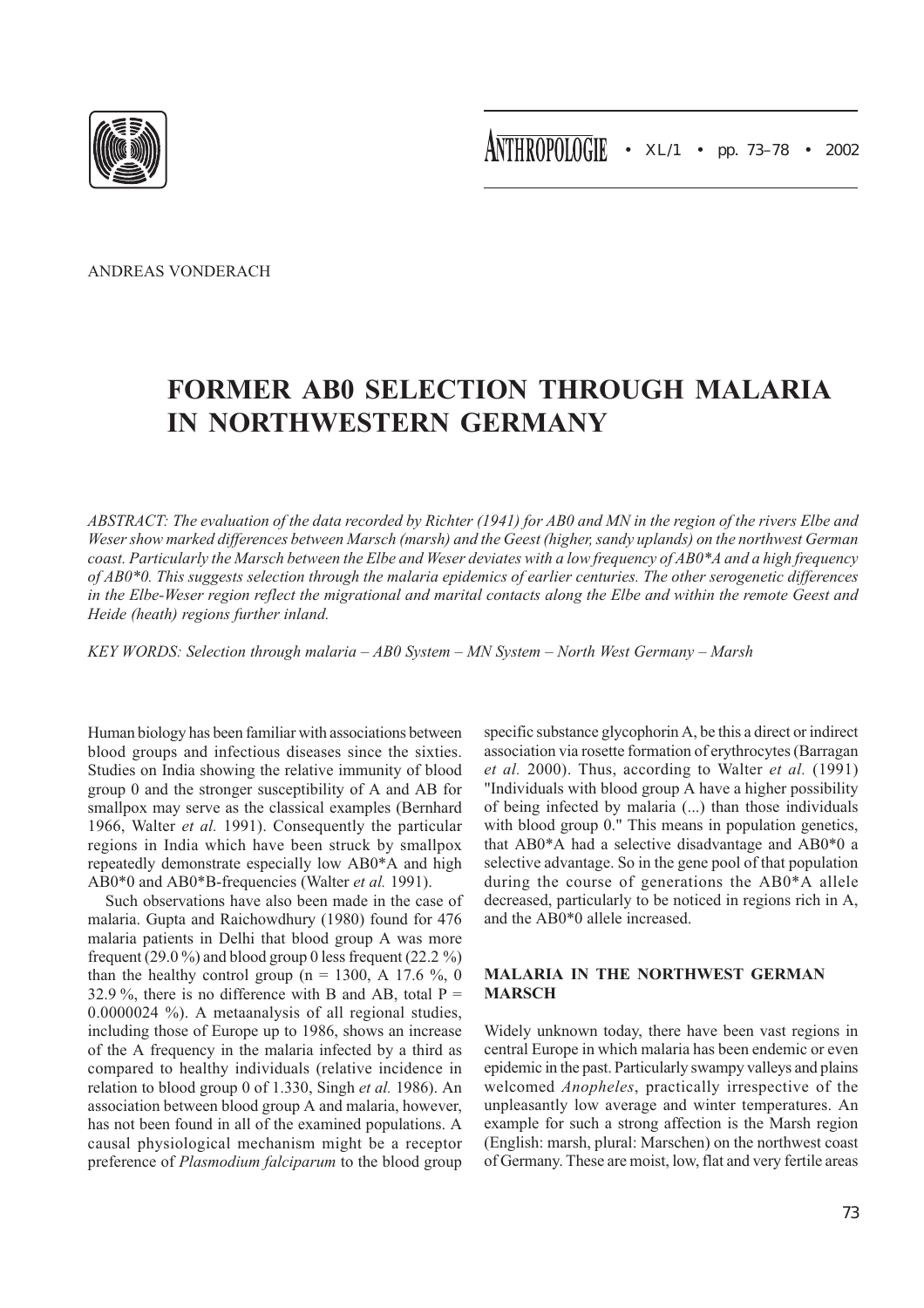

FIGURE 1. Death cause "high fever" in the parishes of Atens, Langwarden and Stollhamm on the western shore of the lower Weser river in the 18th and 19th centuries (in absolute numbers, from Norden 1984).

located directly at the coast, since a few centuries protected by dikes. The Marsh was known in the past for various epidemic and feverish diseases occurring especially during spring and late summer. In contrast, the Geest, the elevated and dry inland regions, had been spared from these haunting diseases. The "Marsh fever" was not recognized as a specific infection transferred by the *Anopheles* mosquito until the 1880s.

It is not known at which point of time malaria invaded the North Sea marshes, but we may assume at the moment that it was the middle of the 18th century. At least between 1770 and 1860 malaria led to a periodical considerable increase of mortality rates. Hinrichs (1992) termed them demographic "death crises". Solid references document malaria epidemics in 1806/07, 1825/26 and 1846/47 (Figure 1, Norden 1981). The disease appeared in its serious Malaria tropica form, as well as in the milder forms M. tertiana and *M. quartana*. This means in turn that the more important vector species (Plasmodium falciparum, P. vivax, P. ovale and P. malaria) were present (Martini 1938). The

milder forms often meant chronic health problems and subsequent diseases appearingly leading to death so that many malarial victims were registered under other ailments. During a hundred years, probably even much longer, there was no single generation living on the Marsh which was spared by human loss because of this fever epidemic. The affected Marschen were known as "fever marshes". However, since the second half of the 19th century better drainage techniques and hygiene measures effectively deteriorated the living conditions of the mosquito larvae (Hinrichs 1992), but the exact reasons for the extinction of Anopheles in the Marsh are still not clear (Knottnerus 1999).

Considering the impressive historical reports on malaria in the Marsh and the known associations between malaria and blood groups, this paper follows the question if among recent populations there are frequency deviations from the surrounding Geest and Heide (heath) which may be interpreted as serological traces of malaria induced selection. This is a contribution to historical epidemiology, a neighbour to recent and prehistoric epidemiologies.

| Region              | $AB0*A$ | $AB0*B$ | $AB0*0$ | $MN^*M$ | $MN^*N$ |
|---------------------|---------|---------|---------|---------|---------|
| Altes Land (Marsch) | 0.27171 | 0.09032 | 0.63797 | 0.55140 | 0.44860 |
| Kehdingen (Marsch)  | 0.25586 | 0.07781 | 0.66633 | 0.49554 | 0.50446 |
| Hadeln (Marsch)     | 0.17362 | 0.06415 | 0.76223 | 0.47945 | 0.52055 |
| Wesermünde (Marsch) | 0.19625 | 0.06754 | 0.73621 | 0.43414 | 0.56586 |
| Stade (Geest)       | 0.30269 | 0.08331 | 0.61400 | 0.56869 | 0.43131 |
| Hadeln (Geest)      | 0.23062 | 0.03931 | 0.73007 | 0.68681 | 0.31319 |
| Wesermünde (Geest)  | 0.31465 | 0.06810 | 0.61725 | 0.52977 | 0.47023 |
| Cuxhaven (Geest)    | 0.30168 | 0.08026 | 0.61806 | 0.55810 | 0.44190 |
| Bremervörde (Geest) | 0.30258 | 0.06181 | 0.63561 | 0.57687 | 0.42313 |
| Harburg (Geest)     | 0.34338 | 0.02893 | 0.62769 | 0.51225 | 0.48775 |
| Rotenburg (Heide)   | 0.34066 | 0.07968 | 0.57966 | 0.59625 | 0.40375 |
| Verden (Heide)      | 0.30500 | 0.06651 | 0.62849 | 0.53535 | 0.46465 |
| Osterholz (Heide)   | 0.27183 | 0.06635 | 0.66182 | 0.60087 | 0.39913 |
| Lüneburg (Heide)    | 0.26917 | 0.07432 | 0.65651 | 0.53253 | 0.46747 |
| Dannenberg (Heide)  | 0.25669 | 0.10691 | 0.63640 | 0.55624 | 0.44376 |
| Uelzen (Heide)      | 0.33730 | 0.06521 | 0.59749 | 0.57376 | 0.42624 |

TABLE 1. Frequencies of AB0 and MN genotypes in the 16 regions of the Elbe-Weser-Area.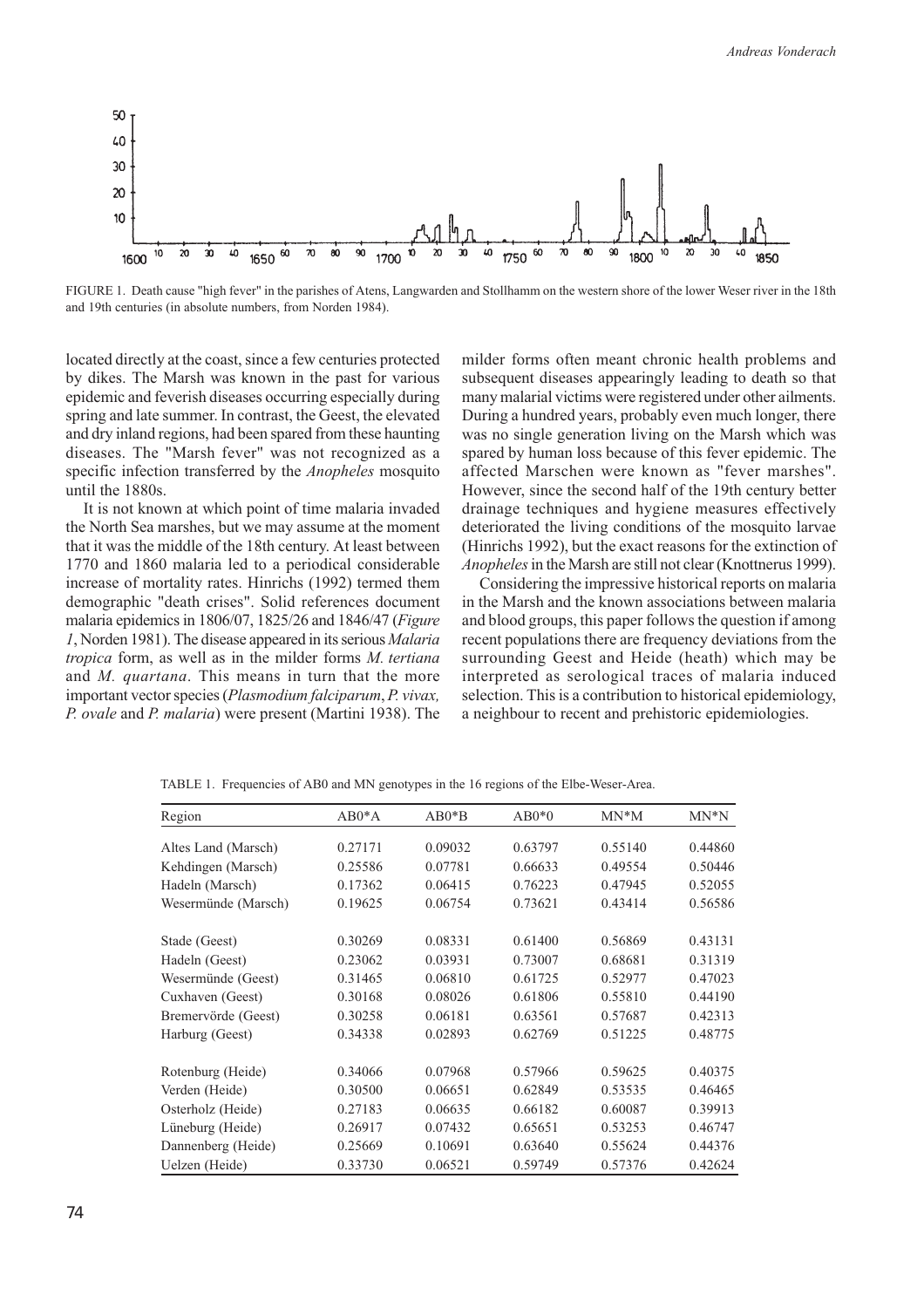#### MATERIAL AND METHOD

This objective demanded data from the region between the river mouths of Weser and Elbe. The materials of Richter (1941) are geographically well subdivided. He does not only include Marsh and Geest regions, but Heide regions as well. Heide (heath land), a sparsely forested grassland induced by intensively tending sheep, is located further inland; there is no essential geographical distinction to the Geest, but ecology and economy are different.

Richter's material includes frequencies for AB0 and MN for 3,662 patients and blood donors from 16 regions (political districts) of the Elbe-Weser coast region (Table 1). Richter did not pass on the individual numbers of the single regions. Their average is 229, so that even if a single number might be considerably smaller, it should be large enough for statistical and epidemiological assessment. In contrast to current surveys, the great advantage of this ancient material is the recording of data before 1945, it means that the population was largely autochthonous. After World War II and the large migrations of the immediate post-war years the established rural population received large contingents of refugees from the former eastern parts of Germany and from minority settlements in eastern Europe. Moreover, the increasing mobility of more recent decades again modified the anthropological and genetic characters of the population.

As a distance measure for the regions Hiernaux's (1965) method was used, which is based on the variable ranges as the dispersion measure, followed by a cluster analysis (average linkage). All five alleles of the two serological systems are weighted equally in this algorithm. The differences between the clusters are assessed for significance by the  $\chi^2$  test.

# **RESULTS**

Essentially the dendrogram (Figure 2) shows two clusters. The much larger one is made up of two subclusters: The first subcluster (1a) includes the four districts (German: Kreise; singular Kreis) bordering the Elbe: Kehdingen, Altes Land, Lüneburg and Dannenberg. The former two belong to the Marsch and the latter two to the Heide. The larger second sub-cluster (1b) consists of almost all the Geest and Heide regions located in the interior. The Hamburg suburb of Harburg belongs to the first main cluster, but in isolation and with a great distance to both subclusters. The second main cluster (2) is clearly separated from the other one; it consists of only two districts, Hadeln and Wesermünde, located in the extreme northwest of the region studied. The city of Cuxhaven separates the two districts, it belongs to the interior cluster and is located on a Geest ridge that directly borders the coast. Finally, the



FIGURE 2. Dendrogram of the serogenetic distances in the Elbe-Weser region (AB0 and MN).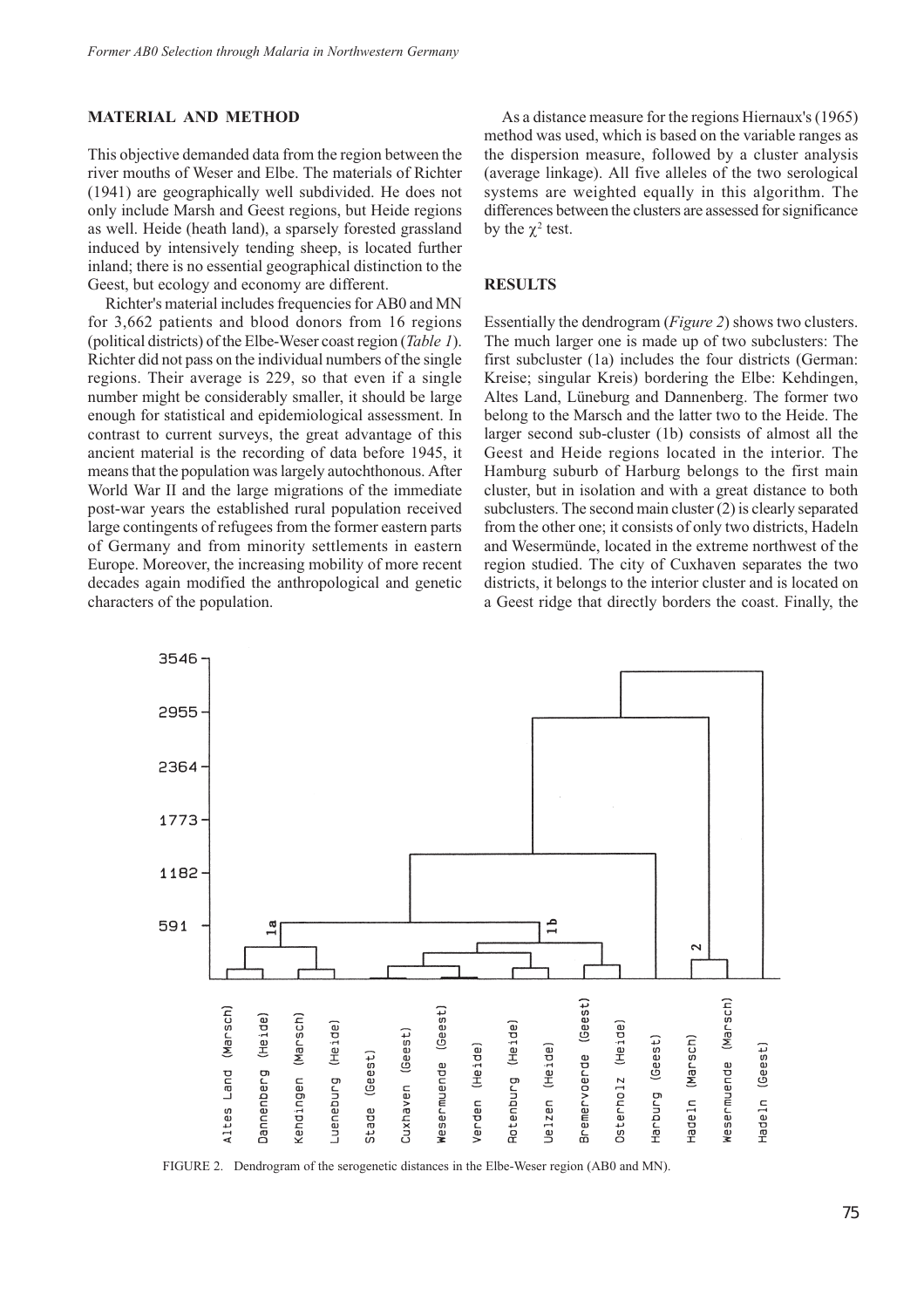district Hadeln-Geest, also called Börde Lamstedt, a particular part of the Geest, is completely isolated. It does not have any similarity connections to other regions.

## **DISCUSSION**

### The historical population structure

The Elbe cluster (1a) comprises the regions which are connected by the traffic artery of the river (Figure 3). Obviously, traffic connections have also meant genealogical and marital relationships during the last centuries. Even though there is some relation to the neighbouring coastal Marschen (less AB0\*A and MN\*M in particular in Kehdingen), stronger ties exist to the regions of Lüneburg and Dannenberg located further upstream, the Marschen of the lower Elbe. The district of Dannenberg is also part of the Elbe cluster, although it differs from all other regions through a high AB0\*B frequency. Dannenberg is part of the Hannoversche Wendland that was the farthest western extension of the Slavonic settlement in central Europe during the early Middle Ages. In this particular region Slavonic dialect was spoken up to the 18th century. The higher frequency of blood group B as in eastern Europe may be the consequence of this Slavonic history.

The Geest cluster (1b) is the consequence of common history and marital contacts of the more remote and poorer regions of the interior regions. There was also a social distance separating the poorer regions of the Geest from the wealthier regions of the Marsh. The separate position of the Hamburg suburb of Harburg might have been caused by the influence of the close and large city which should have lead to a less autochthonous population. The completely isolated position of the Börde Lamstedt (Hadeln-Geest) corresponds to its character of a Geest island enclosed by Marsh and moor; it might also turn out to be a genealogical isolate.

The findings mean a weaker historical depth of the simply inherited blood groups as compared to polygenic morphology, as has also been confirmed by the conclusions of the later survey of Westphalia. This is rooted in a susceptibility of blood markers to genetic drift and disease selection. The more recent population historic dynamics reflected by serology can be traced back to territorial boundaries and traffic relationships of the 16th to the 19th centuries (Schwidetzky et al. 1964, Schwidetzky, Walter 1967).

Finally the main cluster 2 comprises both coastal Marschen, Hadeln-Marsch as well as Wesermünde-Marsch; Kehdingen and Altes Land are river Marschen. Thus both main clusters mean a clear serologic difference between the (coastal) Marsh and the Geest.

#### Selection through malaria

The Marsh cluster is characterized by comparably very low AB0\*A and high AB0\*0 frequencies, moreover by a rare MN\*M. The river Marschen Kehdingen and Altes Land belong to the Elbe cluster and occupy an intermediate



FIGURE 3. Map of the cluster structure of the dendrogram. Cux=Cuxhaven, We=Wesermünde, Ha=Hadeln, Ke=Kehdingen, A.L.=Altes Land, Sta=Stade, Brv=Bremervörde, Ost=Osterholz, Ro=Rotenburg, Ver=Verden, Har=Harburg, Lü=Lüneburg, Uel=Uelzen, Da=Danneberg. Wesermünde and Hadeln are divided into two regions (Marsh and Geest).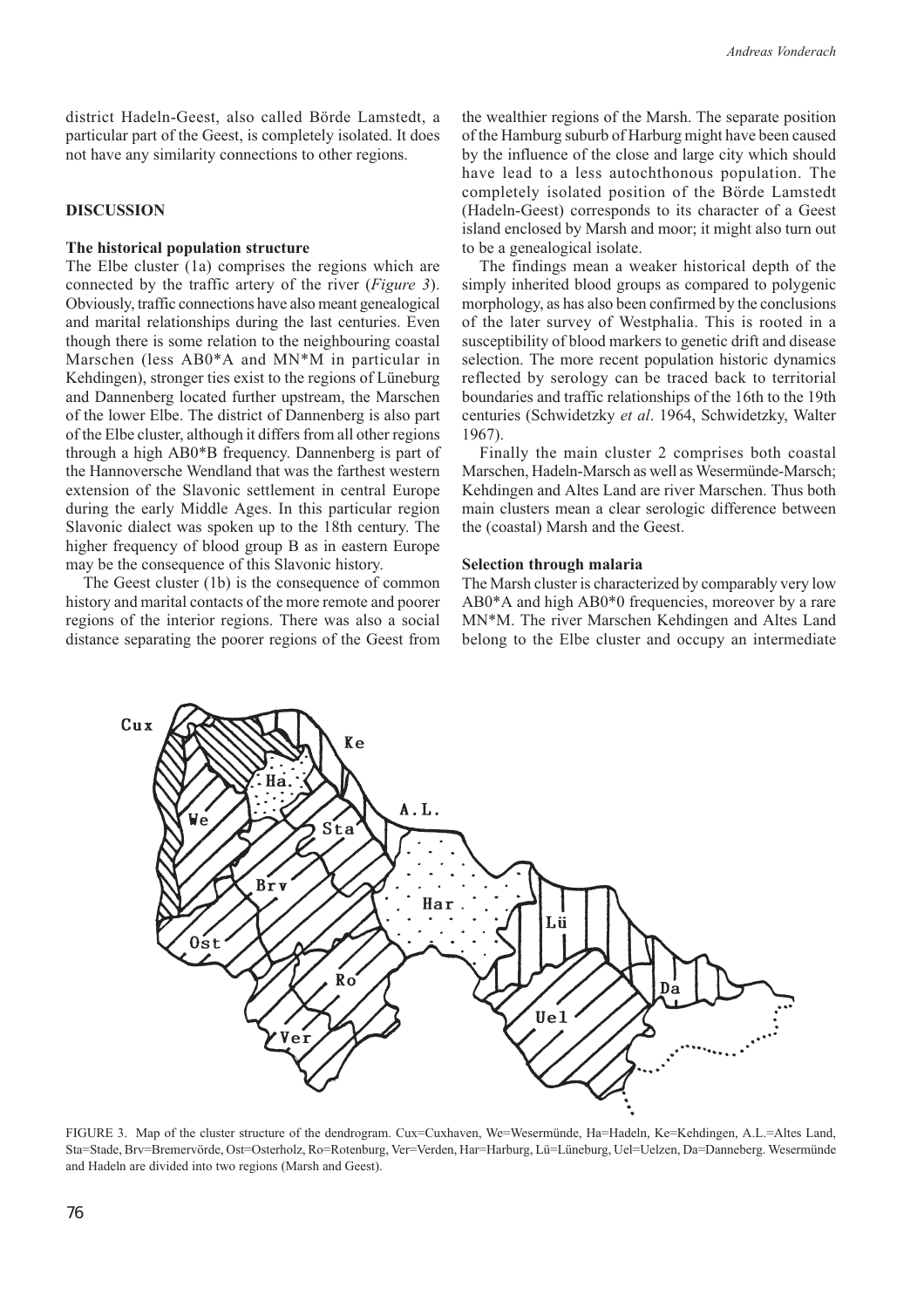position between the coastal Marsh and the Geest clusters (Table 1). Between the coastal Marsh and the regions located further to the interior the differences of AB0\*A and AB0\*0 can be as much as 15 percent. With the cautious assumption of 150 individuals per region the AB0 system differences between the coastal Marsh cluster (2) and the Geest cluster (1b) are highly significant in the  $\chi^2$  test (P=0.0046%).

Consequently the Marsh shows the same serological characteristics as they are known in typical malaria infested regions. Thus it is suggested that selection through malaria against blood group A has taken place.

The order of magnitude of the selection acting upon this former population may be assessed using historical data. According to Hermann Allmers (1902), in the northern Marsh of the Elbe-Weser region "in some times (...) only one fifth of the population could be regarded to be healthy"; moreover, there was a high mortality rate (Norden 1981). This should mean a much higher selection rate than in Africa or for other diseases (maybe except for plague in the 14th century in central Europe). Around 4 to 5 generations were successively infected, which is a very short active time. Still it may have been sufficient to effect the recent population differences in AB0 frequencies.

The historic sources also explain local differentiations. Allmers (1902) reports that particularly the northern Marsh or the Elbe-Weser region had been affected: "The river Marschen, e.g. Osterstade, the Land Wührden, the Land Stedingen and the Stadland, the Alte Land and the Land Kehdingen are incomparably healthier and have been struck less frequently by the above mentioned diseases." So it was mostly the coastal Marsch which had been affected by high fever and which today displays the serological characteristics of malaria.

Thus the present distribution of AB0 blood group alleles corresponds well to the 18th and 19th centuries differential distribution of malaria in the Elbe-Weser region. Even if a geographic and historic argument is by principle open to alternatives and thus is not an ultimate proof, it is in this case the most plausible explanation for the observed massive frequency differentiations within an otherwise rather small and open country. Now serological, immunological and molecular biological surveys of the Marschen would be desirable for a support of the malaria hypothesis. They might include further malaria relevant serological systems in the living population (Fy, Hp, Tf, CP, ACP1, G-6-PD, Walter 1998) and DNA systems in skeletons of the 18th and 19th centuries.

## ACKNOWLEDGEMENTS

I wish to thank Professor Friedrich W. Rösing for valuable discussion and kind revision of the English text.

#### **REFERENCES**

- ALLMERS H., 1902: Marschenbuch. Land- und Volksbilder aus den Marschen der Weser und Elbe. 4th edition, Oldenburg and Leipzig, Germany. New print (1988), Schuster, Leer.
- ATHREYA B. H., CORRIELL L. L., 1967: Relation of blood groups to infection. A survey and review of data suggesting possible relationship between malaria and blood groups. Am. J. Epidemiol. 68: 292–304.
- BARRAGAN A., KREMSNER P. G., WAHLGREN M. et al., 2000: Blood group A antigen is a coreceptor in Plasmodium falciparum rosetting. Infection and Immunity 68:2971–2975.
- BERNHARD W., 1966: Über die Beziehung zwischen AB0- Blutgruppen und Pockensterblichkeit in Indien und Pakistan. Homo 17:111–118.
- BRUCE-CHWATT L. J., 1988: History of malaria from prehistory to eradication. In: W. H Wernsdorfer, I. McGregor (Eds.): Malaria. Principles and Practice of Malariology 1. Pp. 1–59. Edinburgh.
- DANNENBERG H.-E., SCHULZE H.-J. (Eds.), 1995: Geschichte des Landes zwischen Elbe und Weser. Stade.
- FIX A. G., 1996: Gene frequency clines in Europe: Demic diffusion or natural selection? J. Roy. Anthropol. Inst. 2: 625–643.
- GUPTA M., RAICHOWDHURI A. N., 1980: Relationship between AB0 blood groups and malaria. Bull. World Health Org. 58: 913–915.
- HANSSEN P., 1925: Geschichte der Epidemien bei Menschen und Tieren im Norden. Nach Untersuchungen ausgehend von Schleswig-Holstein. Glückstadt.
- HIERNAUX J., 1965: Une nouvelle mesure de distance anthropologique entre populations utilisant simultanément des fréquences génétiques, des pourcentages de traits descriptifs et des moyens métriques. C. R. Acad. Sci. Paris 260:1748– 1750.
- HINRICHS E., 1992: Leben und Sterben hinter dem Deich. Zur Bevölkerungsgeschichte der deutschen Nordseeküste um 1800. Mitteilungsblatt der Oldenburgischen Landschaft 75: 3–6.
- KLENCK W., SCHEIDT W., 1929: Niedersächsische Bauern I. Geestbauern im Elb-Weser-Mündungsgebiet (Börde Lamstedt). Fischer, Jena.
- KNOTTNERUS O. S., 1999: Malaria in den Nordseemarschen. Gedanken über Mensch und Umwelt. In: M. Jakubowski-Tiessen et al. (Eds.): Dünger und Dynamit. Beiträge zur Umweltgeschichte Schleswig-Holsteins und Dänemarks. Pp. 25–39. Neumünster.
- MARTINI E., 1938: Über die Malaria-Epidemie an der Nordseeküste 1826 Zeitschrift für Hygiene und Infektionskrankheiten 12:36– 43.
- MOLINEAUX L., 1988: The epidemiology of human malaria as an explanation of its distribution, including some implications for its control. In: W. H. Wernsdorfer, I. McGregor (Eds.): Malaria. Principles and Practice of Malariology 2. Pp. 913–998. Edinburgh.
- MOURANT A. E., KOPEC A. C., DOMANIEWSKA-SOBCZAK
- K., 1978: Blood Groups and Diseases. A Study of Associations of Diseases with Blood Groups and Other Polymorphisms. Oxford University Press, Oxford.
- NORDEN W., 1981: Eine Bevölkerung in der Krise Die oldenburgische Küstenmarsch 1600–1850. In: W. Günther (Ed.): Sozialer und politischer Wandel in Oldenburg. Studien zur Regionalgeschichte vom 17. bis 20. Jahrhundert. Pp. 15– 47. Holzberg, Oldenburg.